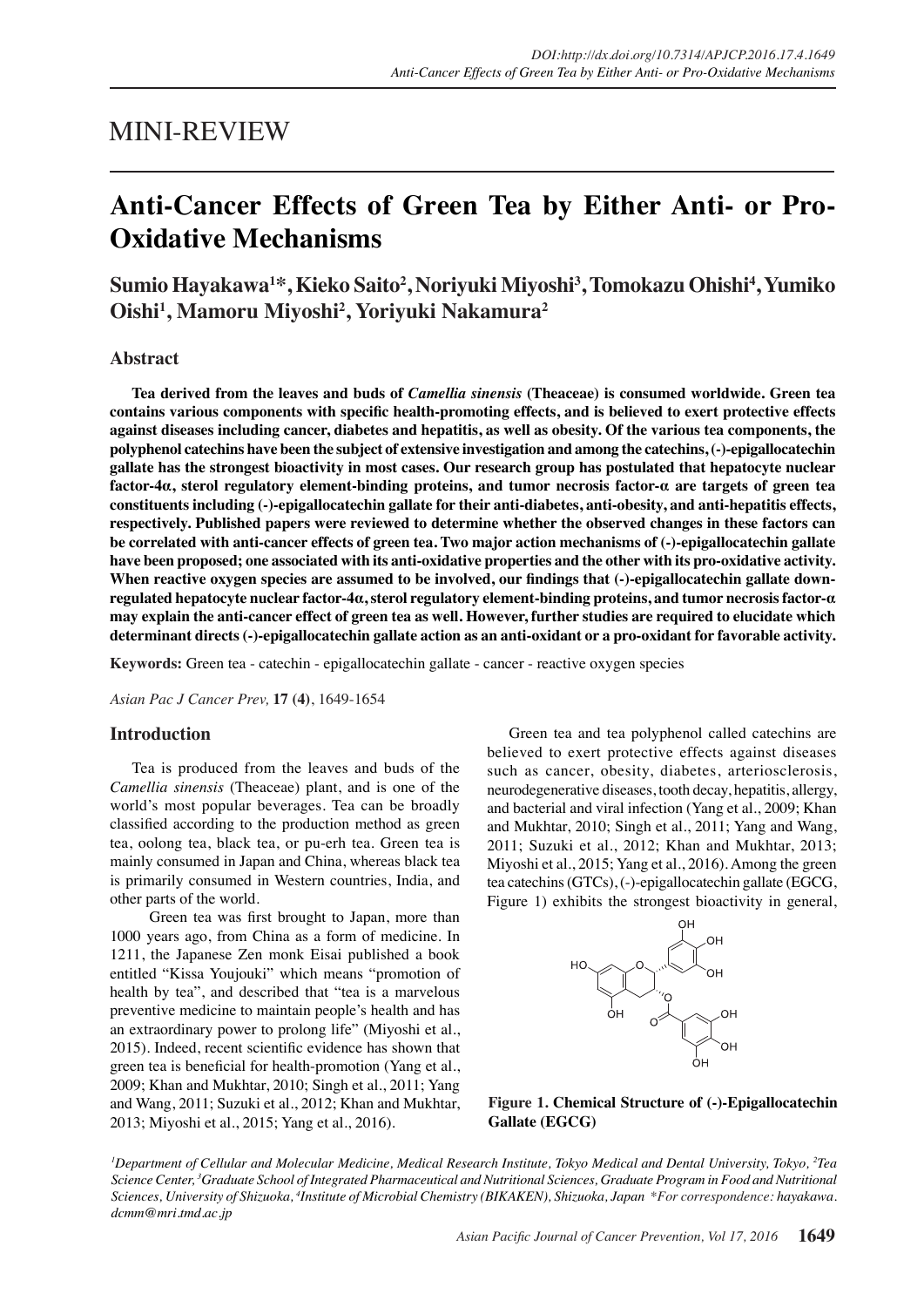#### *Sumio Hayakawa et al*

and EGCG is almost exclusively contained in *C. sinensis* species (Miyoshi et al., 2015). Majority of scientific evidence based on cellular and animal experiments has indicated that green tea can exert beneficial health effects on cancer, although the evidence relating to its effects in humans remains inconclusive (Yang et al., 2009; Singh et al., 2011; Yang and Wang, 2011; Suzuki et al., 2012; Khan and Mukhtar, 2013; Miyoshi et al., 2015).

Our research group has demonstrated several lines of evidence to show the green tea's actions against cancer, hepatitis, and diabetes. We postulated that hepatocyte nuclear factor (HNF)-4α, sterol regulatory elementbinding proteins (SREBPs), and tumor necrosis factor (TNF)- $\alpha$  are the targets of green tea constituents including EGCG in anti-diabetes, anti-obesity, and anti-hepatitis effects, respectively (Suzuki et al., 2012). However, it is not clear whether or not the observed changes in these factors can also be correlated with the anti-cancer effect of green tea.

In this review, we discuss how these factors can be linked to the green tea's anti-cancer action, which would provide an example to interconnect various findings on mechanisms proposed for green tea's preventive actions against various diseases.

#### **Effects of green tea on HNF-4α**

One of the hallmarks of diabetes is the failure to control the blood glucose level (Waltner-Law et al., 2002). The postprandial glucose level is maintained by gluconeogenesis in which gluconeogenic enzymes, phosphoenolpyruvate carboxykinase and glucose-6 phosphatase are involved. EGCG was demonstrated to inhibit glucose production in hepatoma cells and primary hepatocytes by reducing the gene and protein expression of these enzymes (Waltner-Law et al., 2002; Collins et al., 2007). Our animal experiment also revealed that green tea and EGCG reduced their gene expressions in the liver (Koyama et al., 2004). Later, we found that inhibition of HNF-4 $\alpha$  was correlated with these findings (Yasui et al., 2010; Suzuki et al., 2012; Miyoshi et al., 2015). This transcription factor binds to the promoter to regulate the gene expression of phosphoenolpyruvate carboxykinase and glucose-6-phosphatase (Suzuki et al., 2012). Therefore, green tea consumption is expected to contribute to the reduction in the postprandial blood glucose level, suggesting its favorable effect in diabetes.

 Several human studies have shown the beneficial effect of green tea consumption on diabetes (Yang et al., 2009; Singh et al., 2011; Yang and Wang, 2011; Suzuki et al., 2012; Khan and Mukhtar, 2013; Miyoshi et al., 2015; Yang et al., 2016). For example, a large scale retrospective cohort study found the inverse association between consumption of green tea and the risk of diabetes (Iso et al., 2006), and an intervention study revealed that the blood glucose level increased by oral glucose burden was mitigated by consumption of green tea (Tsuneki et al., 2004). Bogdanski et al. found that long term supplementation of green tea extract (GTE) caused the reduction in the fasting serum glucose level in obese, hypertensive subjects (Bogdanski et al., 2012).

#### **Effects of green tea on SREBPs**

SREBPs are the transcription factors which play a central role in regulation of cellular lipogenesis and lipid homeostasis (Weber et al., 2004). Several studies have shown that the fat-lowering effect of green tea and EGCG is mediated by SREBPs (Shrestha et al., 2009; Santamarina et al., 2015). In diet-induced obese mice, dietary EGCG lowered the levels of plasma triglycerides and liver lipid (Lee et al., 2009). In the epididymal white adipose tissue, EGCG decreased the mRNA levels of adipogenic genes such as SREBP-1c, peroxisome proliferator-activated receptor-γ, and fatty acid synthase. Our animal experiment showed that oral administration of a catechin-free fraction reduced plasma levels of cholesterol and triglycerides, with concomitant reduction in hepatic gene expression of SREBPs (Suzuki et al., 2012; Yasui et al., 2012; Miyoshi et al., 2015). Thus, green tea contains lipid-lowering components in addition to GTC.

Several human studies have shown that green tea and EGCG have the lipid lowering effect (Wang et al., 2014). For example, in a double-blind, placebo-controlled trial on 56 obese, hypertensive subjects consuming a daily supplement of 1 capsule with 379 mg of GTE for 3 months, the GTE group was found to show reductions in the total and low-density lipoprotein cholesterol and triglycerides as compared with the placebo group (Bogdanski et al., 2012).

## **Effects of green tea on TNF-α**

TNF is a proinflammatory cytokine. Fujiki and his coworkers have demonstrated that the anti-cancer effect of green tea can be correlated with inhibitory effect on gene and protein expression of TNF- $\alpha$  (Suganuma et al., 2000).

 Our animal experiment using galactosamine-induced hepatitis model rats showed the consumption of green tea beverage with a high content of EGCG attenuated hepatitis (Abe et al., 2005; Suzuki et al., 2012; Miyoshi et al., 2015). The effect was correlated with the beverage's inhibition of the gene and protein expression of inflammatory cytokines, TNF-α and interleukin 1β. Similarly, EGCG reduced the mRNA levels of TNF-α and interleukin-1β in the mesenteric adipose tissue of non-obese type 2 diabetic rats when they were given a diet containing 0.1% EGCG for 25 weeks (Uchiyama et al., 2013). These finding are compatible with the result of a human clinical study demonstrating that GTE caused reduction in serum levels of TNF-α and C-reactive protein (Bogdanski et al., 2012).

#### **Anti-cancer effects of green tea**

Most of cellular and animal experiments have demonstrated the anti-cancer effects of green tea and EGCG (Yang et al., 2009; Khan and Mukhtar, 2010; Singh et al., 2011; Yang and Wang, 2011; Suzuki et al., 2012; Khan and Mukhtar, 2013; Miyoshi et al., 2015). The major compound contributing to the activity of green tea is believed to be EGCG.

Human epidemiological and intervention studies have also shown that green tea and tea catechins exert preventive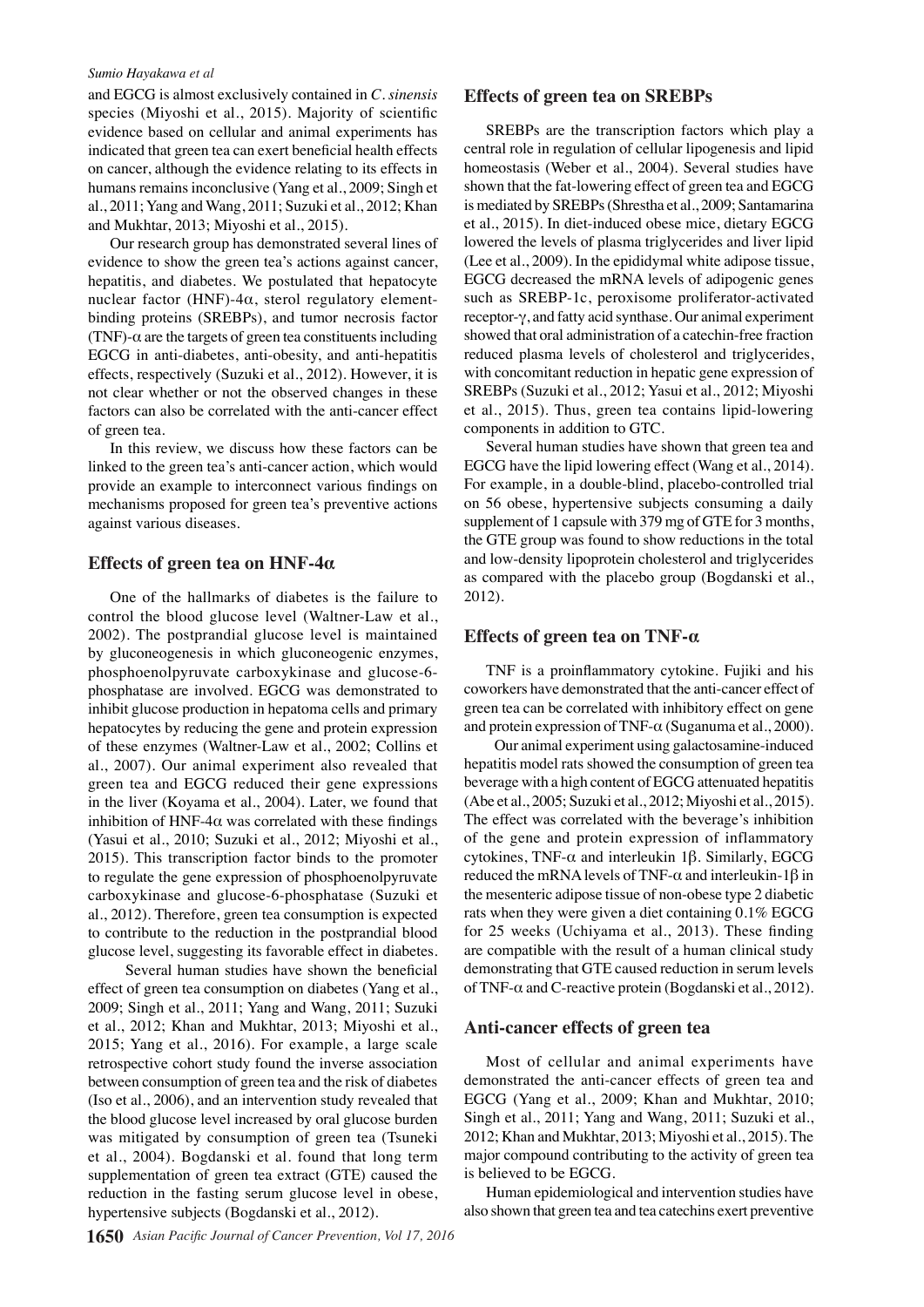effects against various cancers (Yang et al., 2009; Singh et al., 2011; Yang and Wang, 2011; Suzuki et al., 2012; Khan and Mukhtar, 2013; Miyoshi et al., 2015). Of 127 case–control studies and 90 cohort studies published from 1965 to 2008, 51 case–control studies and 19 cohort studies showed an inverse association between green/ black tea consumption and cancer risk for various types of cancer including colon, lung, stomach, breast, prostate, ovarian, pancreatic, kidney, and bladder cancers (Yang et al., 2009) and a growing body of evidence supports green tea's favorable effects (Miyoshi et al., 2015).

On the other hand, many findings have failed to demonstrate such effects. These conflicting results may arise from several confounding factors, including the methods of quantifying tea consumption, tea temperature, cigarette smoking, alcohol consumption, and the differences in genetic and environmental factors such as race, sex, age, and lifestyle (Yang et al., 2009; Yang and Wang, 2011; Suzuki et al., 2012; Miyoshi et al., 2015). The different results between human and animal experiments could have been due to the different doses of tea (Khan and Mukhtar, 2013).

## **Anti-cancer mechanism of green tea through anti-oxidant activity (Figure 2)**

It is well established that GTCs such as EGCG have a strong anti-oxidant property (Yang et al., 2009; Khan and Mukhtar, 2010; Singh et al., 2011; Yang and Wang, 2011; Suzuki et al., 2012; Khan and Mukhtar, 2013; Miyoshi et al., 2015; Yang et al., 2016). For example, an intervention study with obese, hypertensive participants found that supplementation of GTE increased anti-oxidant status (Bogdanski et al., 2012). Chen et al. (2011) demonstrated that the elevated level of reactive oxygen species (ROS) in the liver of female rats treated with ethanol was attenuated by intravenous supplementation with GTCs.

Carcinogenic chemicals, cigarette smoke, radiation, and microorganisms are known to cause the generation of ROS to induce carcinogenesis (Lin et al., 1995; Aw, 1999; Li et al., 2003). ROS increase the expression and/ or activation of NF-κB to stimulate the expression/activity of several cancer-related factors such as TNF-α, nitric oxide, cyclooxygenase (COX)-2, matrix metalloproteinase (MMP)-9, and Bcl-2 (Lin et al., 1995; Sharma and Tepas, 2010; Choudhari et al., 2013; Lee and Yang, 2013).

TNF- $\alpha$  has a tumor-promotion effect and EGCG inhibited BALB/3T3 cell growth through inhibition of okadaic acid-mediated NF-κB activation, being accompanied by inhibition of TNF-alpha gene expression (Suganuma et al., 2000). EGCG showed anti-cancer effect by inhibiting nitric oxide production through suppressing inducible nitric oxide synthase activity (Punathil et al., 2008). EGCG inhibited mammary cancer cell migration by suppressing the elevated levels of endogenous nitric oxide/nitric oxide synthase in 4T1 cells (Beltz et al., 2006). GTE was shown to down-regulate COX-2 induced by 12-O-tetradecanoylphorbol-13-acetate (TPA) in mouse skin and in TPA-stimulated human mammary cells, suggesting its anti-cancer effect (Singh et al., 2011). We observed that EGCG inhibited growth of fibrosarcoma



**Figure 2. Mechanism of Action of EGCG as an Antioxidant.** ROS cause DNA damage, which leads to carcinogenesis, and activate NF-κB, which promotes generation of various factors including TNF-α, COX-2, nitric oxide, MMP-9, and Bcl-2. The anti-oxidative effect of EGCG reduces ROS production, which leads to its anti-cancer effect.



**Figure 3. Mechanism of Action of EGCG as a Prooxidant.** EGCG stimulates the production of ROS, which promotes AMPK activation, leading to inhibition of the expressions of SREBPs, HNF-4 $\alpha$ , and mTOR, which play the crucial roles in cancer growth, development, progression, and metastasis. Thus, EGCG exhibits the anti-cancer effect by reducing the level of these cancer-promoting proteins.

HT1080 cells together with down-regulation of MMP-9 expression (Maeda-Yamamoto et al., 2003). EGCG induced apoptosis in HT-1080 cells by the mechanism in which suppression of anti-apoptotic protein Bcl-2 expression and NF-κB activation are involved through its anti-oxidant activity (Lee et al., 2011).

## **Anti-cancer mechanism of green tea through the pro-oxidant activity (Figure 3)**

Several lines of evidence have indicated the prooxidant activity of EGCG (Yang et al., 2009; Singh et al., 2011; Yang and Wang, 2011; Suzuki et al., 2012). We found that EGCG induced oxidative stress to lead to apoptosis in cultured tumor cells (Saeki et al., 2002). EGCG may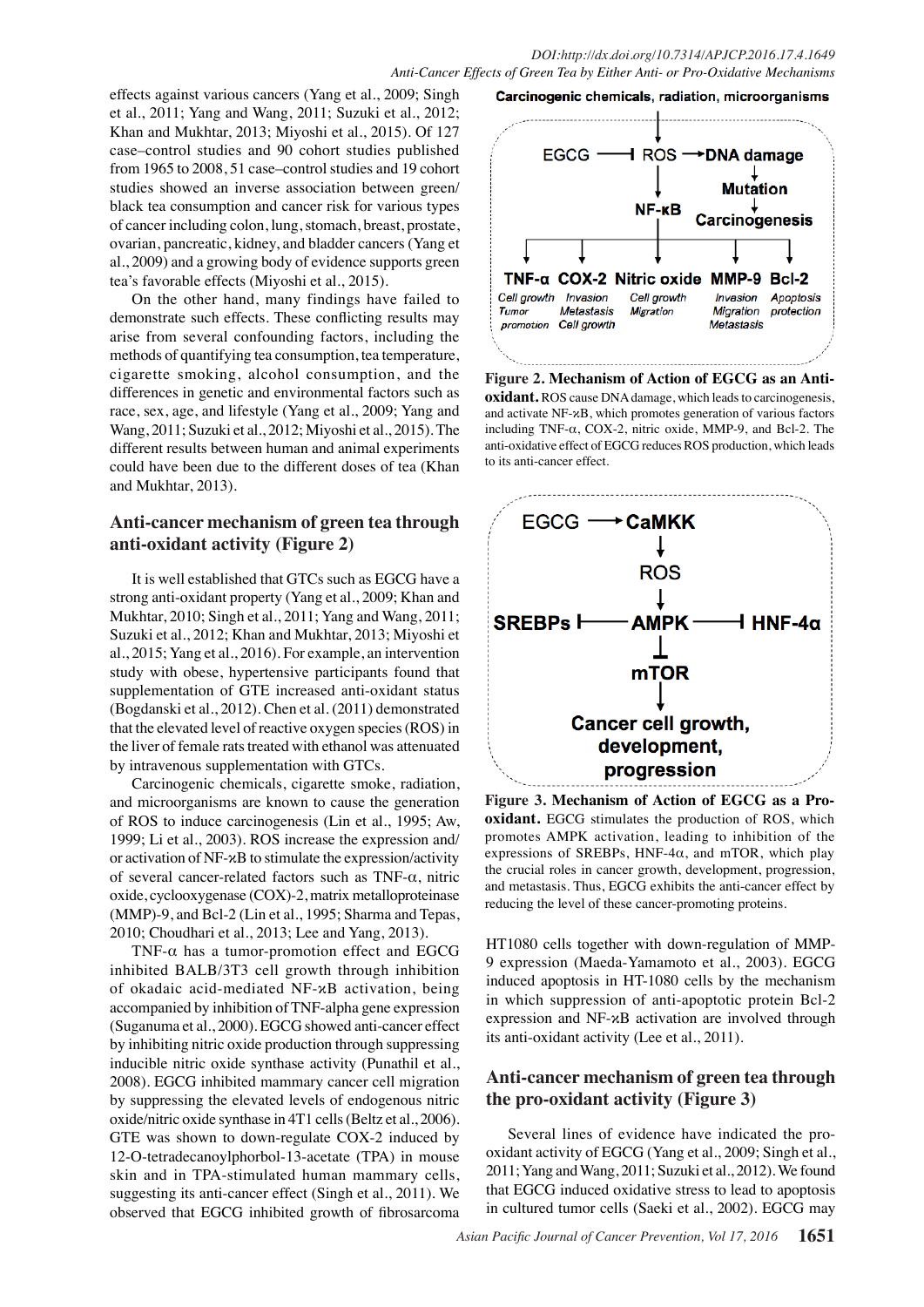#### *Sumio Hayakawa et al*

increase the ROS generation through the action on  $Ca^{2+}/$ calmodulin-dependent protein kinase kinase (Collins et al., 2007). ROS can activate 5'-AMP-activated protein kinase (AMPK) (Collins et al., 2007; Hwang et al., 2007; Babu et al., 2013), and the activated AMPK may inhibit the expression of HNF-4 $\alpha$  (Schwartz et al., 2009; Steinberg and Kemp, 2009), SREBP (Motoshima et al., 2006; Steinberg and Kemp, 2009; Liu et al., 2015), COX-2 (Hwang et al., 2007), and mammalian target of rapamycin (mTOR) which up-regulates cell profiferation (Motoshima et al., 2006). Therefore, these transcription-regulating factors can be the targets of anti-cancer drugs.

Schwartz et al. (Schwartz et al., 2009) examined the effect of HNF-4 $\alpha$  antagonists and HNF-4 $\alpha$  siRNA on growth and proliferation of colorectal cancer cells in xenotransplanted nude mice. The results indicated that these agents inhibited growth and proliferation of HT29 and Caco2 cells by a mechanism which involves activation of caspase-3 and down-regulation of Bcl-2 leading to apoptotic death. Animal experiments gave similar results. Thus, the tumor suppression was accounted for by suppression of HNF-4 $\alpha$  transcription and protein expression. These authors have proposed that  $HNF-4\alpha$  is a target for an anti-cancer drug.

Hwang et al. (Hwang et al., 2007) demonstrated that EGCG treatment of colon cancer cells resulted in a strong activation of AMPK in association with an inhibition of COX-2 expression. The decreased COX-2 expression as well as prostaglandin E2 secretion stimulated by EGCG was abolished by an AMPK inhibitor, Compound C, suggesting that AMPK can be a target for an anti-cancer strategy.

Accelerated synthesis of lipids such as fatty acid and cholesterol is a requirement for tumor cells to grow fast due to the obligatory requirement to constitute their cell membrane (Gabitova et al., 2014). SREBPs play the central role in the lipid metabolism and have been shown to induce cancer cell growth, development, progression and metastasis (Huang et al., 2012; Guo et al., 2014; Li et al., 2014a; Li et al., 2014b; Li et al., 2016). The high level of SREBP-1 protein expression was correlated with high mortality in patients with hepatocellular carcinoma and knockdown of SREBP-1 inhibited migration and invasion of hepatoma cells (Li et al., 2014a). Accordingly, blocking SREBPs can be a pharmacological intervention for cancer therapy (Li et al., 2014b). Thus, ROS generation by action of EGCG as a pro-oxidant contributes to down-regulation of SREBPs through AMPK activation, and consequently leads to the anti-cancer effect of green tea.

mTOR is involved in translocation of SREBPs to the Golgi, in which SREBPs are cleaved by protease and the fragment enters into the nucleus to promote lipid synthesis (Gabitova et al., 2014). Therefore, the pathway of phosphoinositide-3-kinase/protein kinase B/mTOR plays an important role in solid malignancies and inhibitors to the pathway are expected as the cancer therapeutic agent (Motoshima et al., 2006; Jokinen and Koivunen, 2015). Since AMPK negatively regulates mTOR expression (Motoshima et al., 2006), EGCG may exert its anti-cancer activity by stimulating the generation of ROS which activates AMPK to lead to the inhibition of mTOR.

Yang et al. have already pointed out the activation of AMPK is a common mechanism among various biological effects of EGCG (Yang et al., 2016).

#### **Concluding Remarks**

The anti-cancer effect of green tea can be explained by either its anti-oxidative or pro-oxidative property. As exemplified by ascorbate, EGCG can act either as an anti-oxidant or pro-oxidant depending on the cellular environment (Sakagami and Satoh, 1997; Waltner-Law et al., 2002; Park et al., 2006). The effect of green tea and EGCG may be different by the difference in a redox homeostasis threshold of different cells such as normal versus cancer cells (Kanadzu et al., 2006; Li et al., 2015). The tissue specific differences in membrane structure and metabolism may also contribute to the different effect.

In the experiment using diabetes model rats, consumption of a diet containing 0.1% EGCG reduced the oxidative stress, but not in 0.2 or 0.5% diet groups, suggesting the available concentration is one of the determinants for EGCG to be oxidative or anti-oxidative (Uchiyama et al., 2013). Beltz et al. described that at high concentrations, polyphenols such as EGCG have prooxidative activities, whereas at much lower levels, antioxidative effects occurred (Punathil et al., 2008). Further studies are required to understand what is a mechanism for EGCG to act as an anti-oxidant (Figure 2) or pro-oxidant (Figure 3), through which EGCG can exert its favorable activity on a disease.

In addition to the action on ROS, EGCG can modulate biological events through its protein-binding activity. Our research group demonstrated that EGCG directly bound to plasma proteins such as fibronectin and fibrinogen using EGCG immobilized on agarose gel (Sazuka et al., 1996). Since then a number of studies have demonstrated such direct binding in the effects of EGCG including anticancer effects (Yang et al., 2009; Singh et al., 2011; Yang and Wang, 2011; Suzuki et al., 2012; Miyoshi et al., 2015). Also, the experiment using a surface plasmon resonance assay led to the discovery of 67kDa laminin receptor as a cell surface receptor of EGCG in various activities including anti-cancer effect (Tachibana, 2011). Therefore, it is tempting to discuss whether or not a mechanism based on the EGCG's direct binding property by which green tea gives a favorable effect on a certain diseases can also be applied to other diseases, and this issue will be discussed elsewhere.

#### **References**

- Abe K, Ijiri M, Suzuki T, et al (2005). Green tea with a high catechin content suppresses inflammatory cytokine expression in the galactosamine-injured rat liver. *Biomed Res*, **26**, 187-92.
- Aw TY (1999). Molecular and cellular responses to oxidative stress and changes in oxidation-reduction imbalance in the intestine. *Am J Clin Nutr*, **70**, 557-65.
- Babu PV, Liu D, Gilbert ER (2013). Recent advances in understanding the anti-diabetic actions of dietary flavonoids. *J Nutr Biochem*, **24**, 1777-89.
- Beltz LA, Bayer DK, Moss AL, et al (2006). Mechanisms of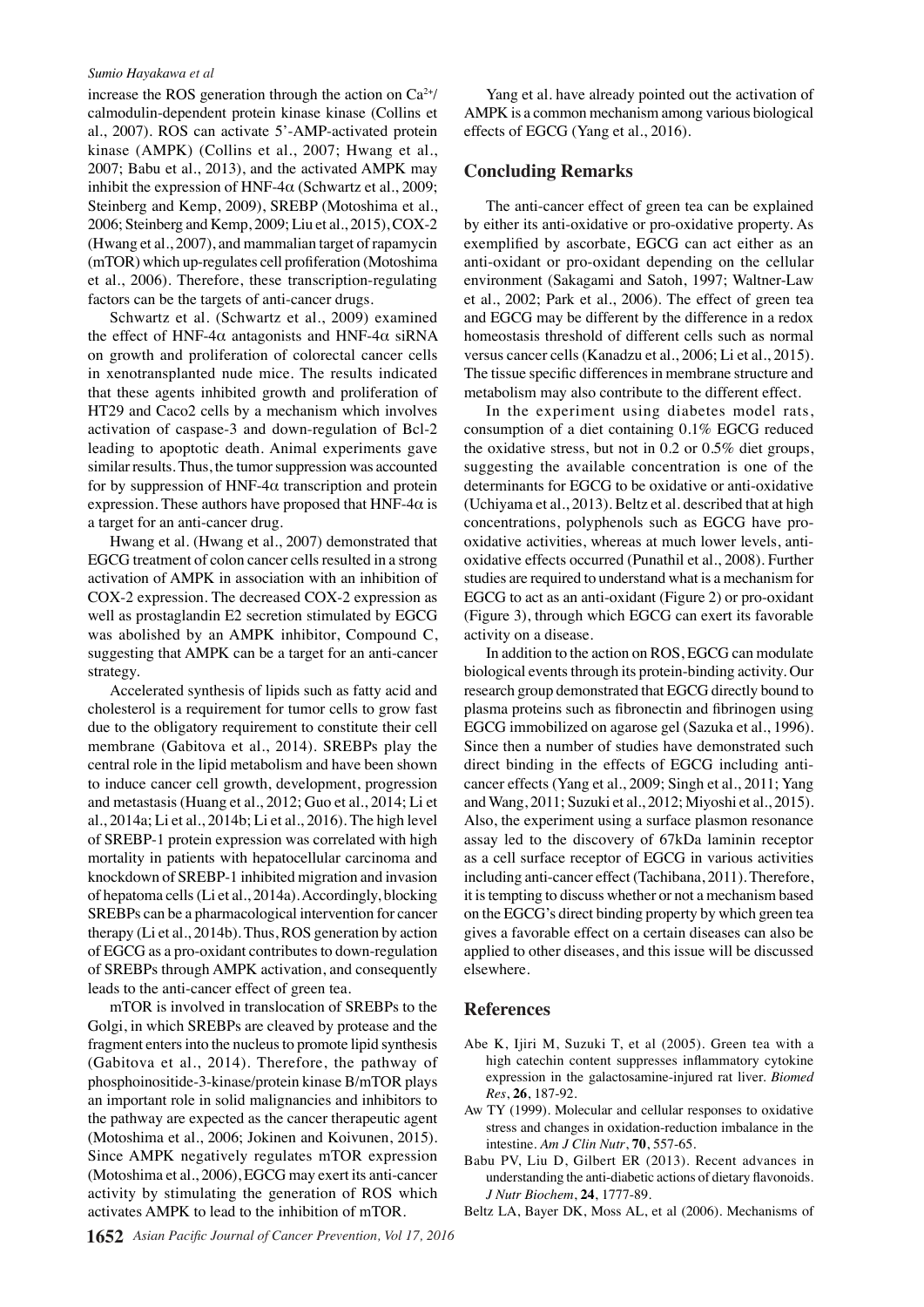cancer prevention by green and black tea polyphenols. *Anticancer Agents Med Chem*, **6**, 389-406.

- Bogdanski P, Suliburska J, Szulinska M, et al (2012). Green tea extract reduces blood pressure, inflammatory biomarkers, and oxidative stress and improves parameters associated with insulin resistance in obese, hypertensive patients. *Nutr Res*, **32**, 421-7.
- Chen KH, Li PC, Lin WH, et al (2011). Depression by a green tea extract of alcohol-induced oxidative stress and lipogenesis in rat liver. *Biosci Biotechnol Biochem*, **75**, 1668-76.
- Choudhari SK, Chaudhary M, Bagde S, et al (2013). Nitric oxide and cancer: a review. *World J Surg Oncol*, **11**, 118.
- Collins QF, Liu HY, Pi J, et al (2007). Epigallocatechin-3 gallate (EGCG), a green tea polyphenol, suppresses hepatic gluconeogenesis through 5'-AMP-activated protein kinase. *J Biol Chem*, **282**, 30143-9.
- Gabitova L, Gorin A, Astsaturov I (2014). Molecular pathways: sterols and receptor signaling in cancer. *Clin Cancer Res*, **20**, 28-34.

Guo D, Bell EH, Mischel P, et al (2014). Targeting SREBP-1 driven lipid metabolism to treat cancer. *Curr Pharm Des*, **20**, 2619-26.

- Huang WC, Li X, Liu J, et al (2012). Activation of androgen receptor, lipogenesis, and oxidative stress converged by SREBP-1 is responsible for regulating growth and progression of prostate cancer cells. *Mol Cancer Res*, **10**, 133-42.
- Hwang JT, Ha J, Park IJ, et al (2007). Apoptotic effect of EGCG in HT-29 colon cancer cells via AMPK signal pathway. *Cancer Lett*, **247**, 115-21.
- Iso H, Date C, Wakai K, et al (2006). The relationship between green tea and total caffeine intake and risk for self-reported type 2 diabetes among Japanese adults. *Ann Intern Med*, **144**, 554-62.
- Jokinen E, Koivunen JP (2015). MEK and PI3K inhibition in solid tumors: rationale and evidence to date. *Ther Adv Med Oncol*, **7**, 170-80.
- Kanadzu M, Lu Y, Morimoto K (2006). Dual function of (--)-epigallocatechin gallate (EGCG) in healthy human lymphocytes. *Cancer Lett*, **241**, 250-5.
- Khan N, Mukhtar H (2010). Cancer and metastasis: prevention and treatment by green tea. *Cancer Metastasis Rev*, **29**, 435-45.
- Khan N, Mukhtar H (2013). Tea and health: studies in humans. *Curr Pharm Des*, **19**, 6141-7.
- Koyama Y, Abe K, Sano Y, et al (2004). Effects of green tea on gene expression of hepatic gluconeogenic enzymes *in vivo*. *Planta Med*, **70**, 1100-2.
- Lee IT, Yang CM (2013). Inflammatory signalings involved in airway and pulmonary diseases. *Mediators Inflamm*, **2013**, 791231.
- Lee MH, Han DW, Hyon SH, et al (2011). Apoptosis of human fibrosarcoma HT-1080 cells by epigallocatechin-3-O-gallate via induction of p53 and caspases as well as suppression of Bcl-2 and phosphorylated nuclear factor-kappaB. *Apoptosis*, **16**, 75-85.
- Lee MS, Kim CT, Kim Y (2009). Green tea (-)-epigallocatechin-3-gallate reduces body weight with regulation of multiple genes expression in adipose tissue of diet-induced obese mice. *Ann Nutr Metab*, **54**, 151-7.
- Li C, Yang W, Zhang J, et al (2014). SREBP-1 has a prognostic role and contributes to invasion and metastasis in human hepatocellular carcinoma. *Int J Mol Sci*, **15**, 7124-38.
- Li L, Steinauer KK, Dirks AJ, et al (2003). Radiation-induced cyclooxygenase 2 up-regulation is dependent on redox status in prostate cancer cells. *Radiat Res*, **160**, 617-21.
- Li P, Wu M, Wang J, et al (2015). NAC selectively inhibit cancer

telomerase activity: A higher redox homeostasis threshold exists in cancer cells. *Redox Biol*, **8**, 91-7.

- Li X, Chen YT, Hu P, et al (2014b). Fatostatin displays high antitumor activity in prostate cancer by blocking SREBPregulated metabolic pathways and androgen receptor signaling. *Mol Cancer Ther*, **13**, 855-66.
- Li X, Wu JB, Li Q, et al (2016). SREBP-2 promotes stem celllike properties and metastasis by transcriptional activation of c-Myc in prostate cancer. *Oncotarget,* **7***, 12869-84*.
- Lin KI, Lee SH, Narayanan R, et al (1995). Thiol agents and Bcl-2 identify an alphavirus-induced apoptotic pathway that requires activation of the transcription factor NF-kappa B. *J Cell Biol*, **131**, 1149-61.
- Liu HW, Chan YC, Wang MF, et al (2015). Dietary (-)-epigallocatechin-3-gallate supplementation counteracts aging-associated skeletal muscle insulin resistance and fatty liver in senescence-accelerated mouse. *J Agric Food Chem*, **63**, 8407-17.
- Maeda-Yamamoto M, Suzuki N, Sawai Y, et al (2003). Association of suppression of extracellular signal-regulated kinase phosphorylation by epigallocatechin gallate with the reduction of matrix metalloproteinase activities in human fibrosarcoma HT1080 cells. *J Agric Food Chem*, **51**, 1858-63.
- Miyoshi N, Pervin M, Suzuki T, et al (2015). Green tea catechins for well-being and therapy: prospects and opportunities. *Botanics: Targets Therapy*, **5**, 85-96.
- Motoshima H, Goldstein BJ, Igata M, et al (2006). AMPK and cell proliferation--AMPK as a therapeutic target for atherosclerosis and cancer. *J Physiol*, **574**, 63-71.
- Park IJ, Hwang JT, Kim YM, et al (2006). Differential modulation of AMPK signaling pathways by low or high levels of exogenous reactive oxygen species in colon cancer cells. *Ann N Y Acad Sci*, **1091**, 102-9.
- Punathil T, Tollefsbol TO, Katiyar SK (2008). EGCG inhibits mammary cancer cell migration through inhibition of nitric oxide synthase and guanylate cyclase. *Biochem Biophys Res Commun*, **375**, 162-7.
- Saeki K, Kobayashi N, Inazawa Y, et al (2002). Oxidationtriggered c-Jun N-terminal kinase (JNK) and p38 mitogenactivated protein (MAP) kinase pathways for apoptosis in human leukaemic cells stimulated by epigallocatechin-3 gallate (EGCG): a distinct pathway from those of chemically induced and receptor-mediated apoptosis. *Biochem J*, **368**, 705-20.
- Sakagami H, Satoh K (1997). Prooxidant action of two antioxidants: ascorbic acid and gallic acid. *Anticancer Res*,  $17, 221 - 4$
- Santamarina AB, Oliveira JL, Silva FP, et al (2015). Green Tea Extract Rich in Epigallocatechin-3-Gallate Prevents Fatty Liver by AMPK Activation via LKB1 in Mice Fed a High-Fat Diet. *PLoS One*, **10**, 141227.
- Sazuka M, Itoi T, Suzuki Y, et al (1996). Evidence for the interaction between (-)-epigallocatechin gallate and human plasma proteins fibronectin, fibrinogen, and histidine-rich glycoprotein. *Biosci Biotechnol Biochem*, **60**, 1317-9.
- Schwartz B, Algamas-Dimantov A, Hertz R, et al (2009). Inhibition of colorectal cancer by targeting hepatocyte nuclear factor-4alpha. *Int J Cancer*, **124**, 1081-9.
- Sharma R, Tepas JJ,  $3<sup>rd</sup>$  (2010). Microecology, intestinal epithelial barrier and necrotizing enterocolitis. *Pediatr Surg Int*, **26**, 11-21.
- Shrestha S, Ehlers SJ, Lee JY, et al (2009). Dietary green tea extract lowers plasma and hepatic triglycerides and decreases the expression of sterol regulatory element-binding protein-1c mRNA and its responsive genes in fructose-fed, ovariectomized rats. *J Nutr*, **139**, 640-5.